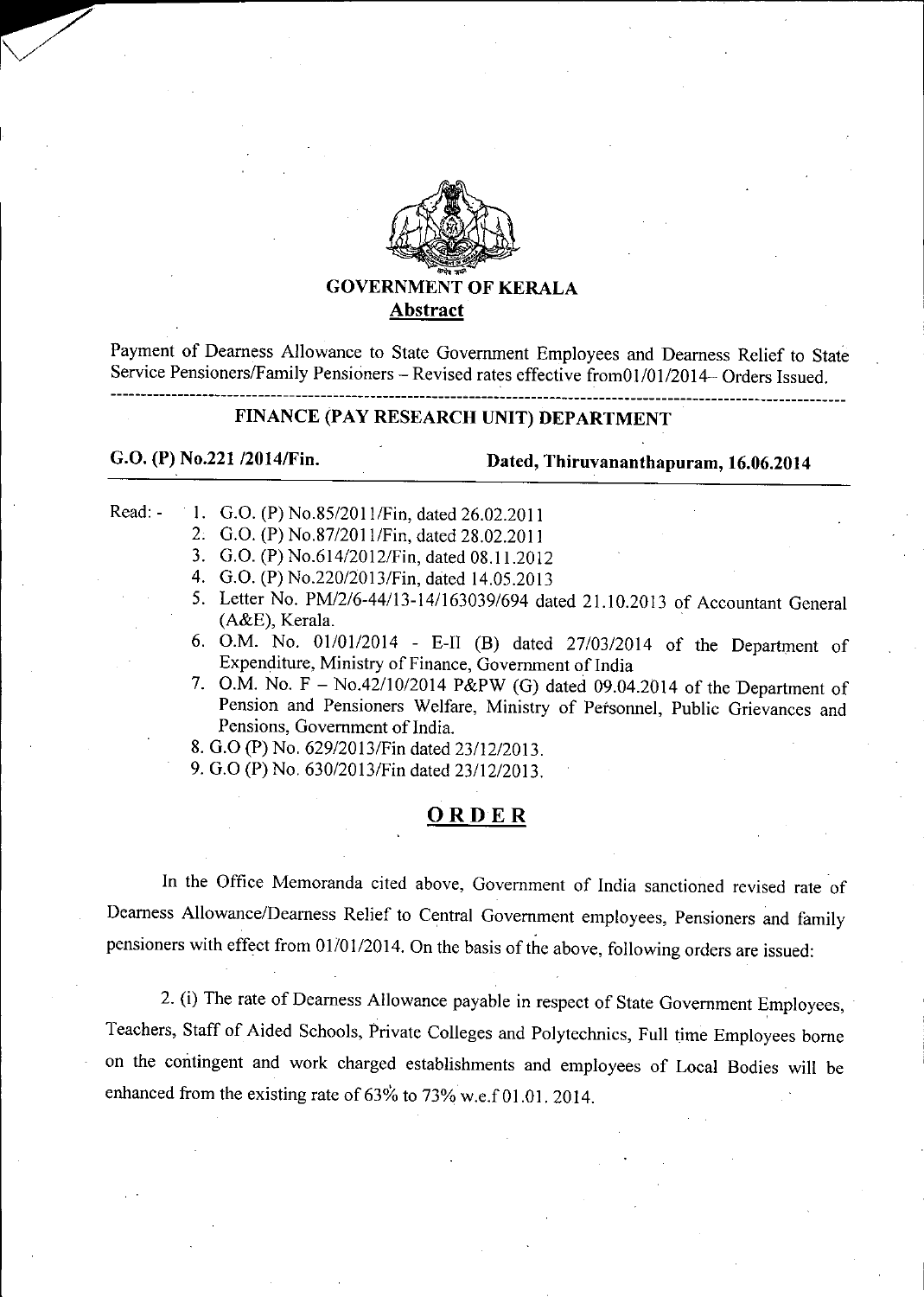(ii) The Dearness Allowance payable in respect of those employees continuing in the prerevised scale of G.O (P) No.145/2006/Fin dated 25.03.2006 will be enhanced from the existing rate of 174% to 191% w.e.f. 01.01.2014.

The Dearness Allowance payable in respect of teachers coming under  $(iii)$ UGC/AICTE/Medical Education Schemes (in whose case DA up to 50% has been converted as Dearness Pay) will be enhanced from the existing rate of 183% to 200% w.e.f.01.01.2014.

The Dearness Allowance payable in respect of the teaching staff coming under  $(iv)$ UGC/AICTE/Medical Education Schemes who have changed over to revised UGC/AICTE scale from 01.01.2006 or thereafter and Judicial Officers will be enhanced from the existing rate of 90% to I00%w.e.f.Ol.01.2014

(v) The Dearness Allowance payable to those employees who are continuing in the 1997 pay scales even after 01.01.2014 will be enhanced from the existing rate of 233% to 250% w.e.f. 01.01.2014(up to the date of effect of option under Pay Revision 2009).

(vi) The Dearness Allowance payable to those employees in Public Sector Undertakings Revision will be enhanced as follows with effect from 01.01.2014.

| Date of effect | Pay Range                                         | Rate of DA per month                            |  |
|----------------|---------------------------------------------------|-------------------------------------------------|--|
| 01.01.2014     | Basic pay up to Rs.3, 500 p.m.                    | 767% of Pay                                     |  |
|                | Basic pay above Rs.3, 500 up to<br>Rs.6, 000 p.m. | 670% of Pay subject to a minimum<br>of Rs.26845 |  |
|                | Basic pay above Rs. 6000                          | 631 % of pay subject to minimum<br>of Rs. 40200 |  |

2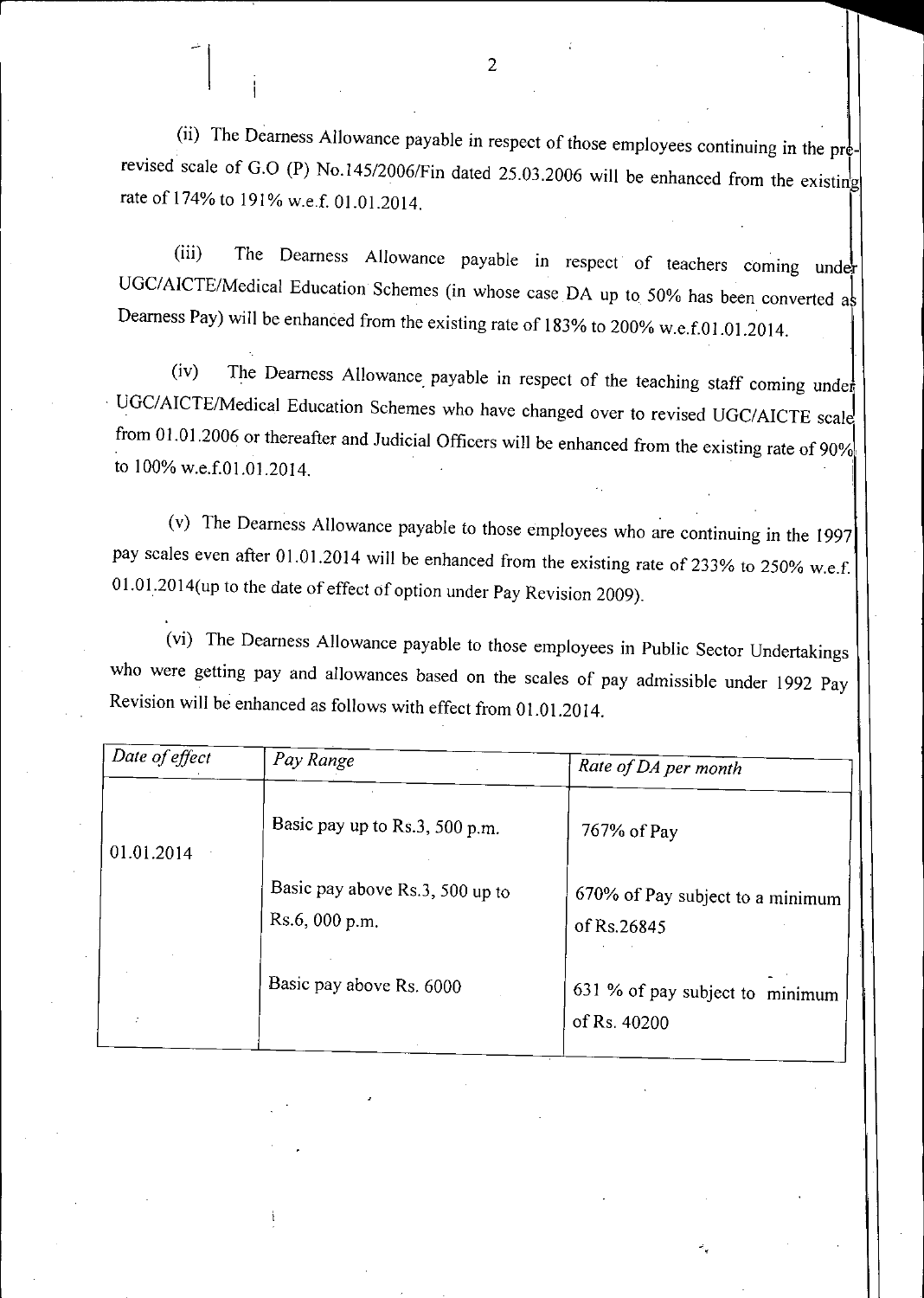(vii) The Dearness Allowance at the enhanced rates will be paid in cash with the salary for the month of June, 2014 onwards. The arrear for the period from 01.01.2014 to 31.05.2014 will be drawn and credited to the Provident Fund Account of the employees along with the salary bill for any of the months from June 2014 to December 2014. This procedure is applicable to those employees continuing in the pre-revised scale even after 2009 Pay Revision and even after 1996 UGC/AICTE/Medical Education Scheme. No withdrawal other than final withdrawal of arrears of Dearness Allowance credited to Provident Fund Account shall be made before 30.04.2018 or retirement, whichever is earlier and is applicable *Mutatis Mutandis* to Provident Funds other than General Provident Fund also.

The enhanced rate of Dearness Allowance will also be applicable to Part-time and Part-time contingent employees on the basis of pay drawn by them.

The Dearness Relief payable to State Service Pensioners and Family Pensioners (whose pension/family pension has been revised . as per GO. (P) No.87/2011/Fin, dated 28.02.2011) will be enhanced from the existing rate of 63% to 73% with effect from 01.01.2014.

The Dearness Relief payable to State Service Pensioners and Family Pensioners whose pension/family pension has not undergone revision as per GO(P)No.87/201 1/Fin dated 28.02.2011, and also to the Pensioners/Family Pensioners coming under UGC/AICTE/Medical Education Schemes (who retired prior to 01.07.2004 and whose family pension has been revised as per G.O.(P) No.81/2007/Fin, dated 28.02.2007 and whose pension has not undergone revision as per GO(P) No. 211/2011/Fin dated 07/05/2011), will be enhanced from the existing rate of 174% to 191% with effect from 01.01.2014.

The Dearness Relief payable to retired State Judicial Officers (who are drawing Dearness Relief at central rates and whose pension or family pension has not been revised as per G.O (Ms) No. 236/10/Home dated 02.11.2010) and the Pensioners/Family Pensioners, coming under the category UGC/AICTE/Medical Education Schemes (who retired after 01.07.2004 and whose pension/ Family Pension has been revised as per G.O. (P) No.84/2007/Fin dated 01.03.2007

I

一会。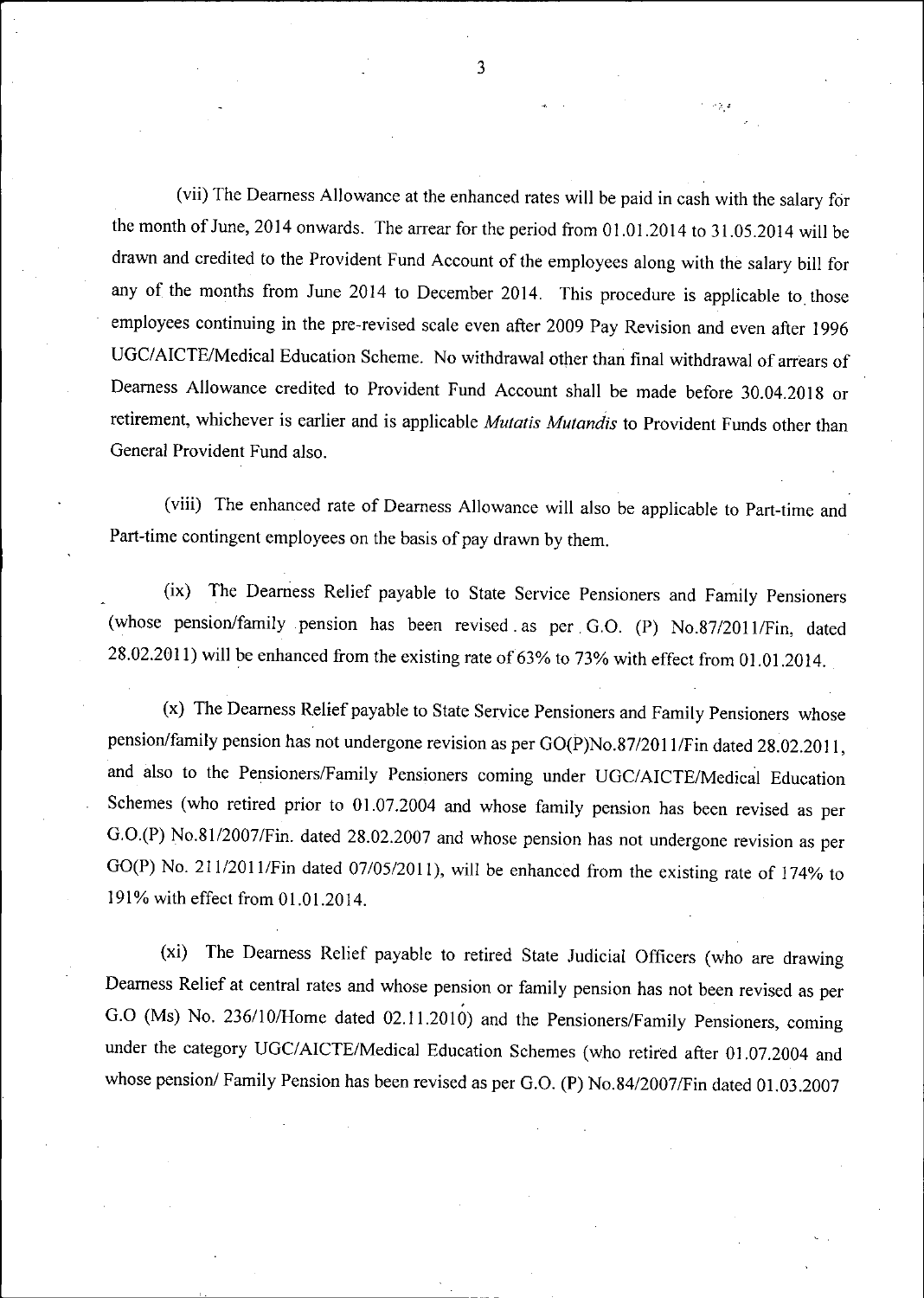and has not undergone revision as per GO (P) No. 211/2011/Fin dated 7/5/2011) will be enhanced from the existing rate of 183% to 200% w.e.f.01 .01.2014.

(xii) The Dearness Relief payable in respect of Ex-Chairman and Member of Kerala Public Service Commission, whose pension structure was modified as per G.O.(Ms) No.109/2013/GAD dated 22.04.2013 will be enhanced as follows w.e.f. 01.01.2014.

| Category                                                                                                                       | Date of termination of service | Rate $\partial_h^k \mathcal{D}R$ |
|--------------------------------------------------------------------------------------------------------------------------------|--------------------------------|----------------------------------|
| Chairman<br>and<br>Members<br>who<br>were<br>appointed from outside Government service                                         | Prior to or after 01.01.2006   | 73%                              |
| Chairman and Members having<br>prior<br>service in Government and opted benefits   Prior to 01.01.2006<br>of combined service. |                                | 73%                              |
| Chairman<br>and Members<br>having<br>prior<br>service in Government and opted benefits  <br>of combined service.               | On or after 01.01.2006         | 73%                              |

(xii) (a) The Dearness Relief payable in respect of Ex-chairmen/other Members of Kerala Public Service Commission, whose pension has not undergone revision as per G.O. (Ms.) No. 109/2013/GAD dated 22/04/2013 will be enhanced as follows with effect from 01.01.2014.

| Category                                                                                                                       | Date of termination of<br>service              | Rate of DR |  |
|--------------------------------------------------------------------------------------------------------------------------------|------------------------------------------------|------------|--|
| Chairman<br>and Members<br>who<br>were<br>appointed from outside Government<br>service                                         | Prior<br>after<br>to<br>$\alpha$<br>01.01.2006 | 191%       |  |
| Chairman and Members having prior<br>service in Government and opted benefits   Prior to 01.07.2004<br>of combined service.    |                                                | 191%       |  |
| Chairman and Members having prior<br>service in Government and opted benefits   On or after 01.07.2004<br>of combined service. |                                                | 200%       |  |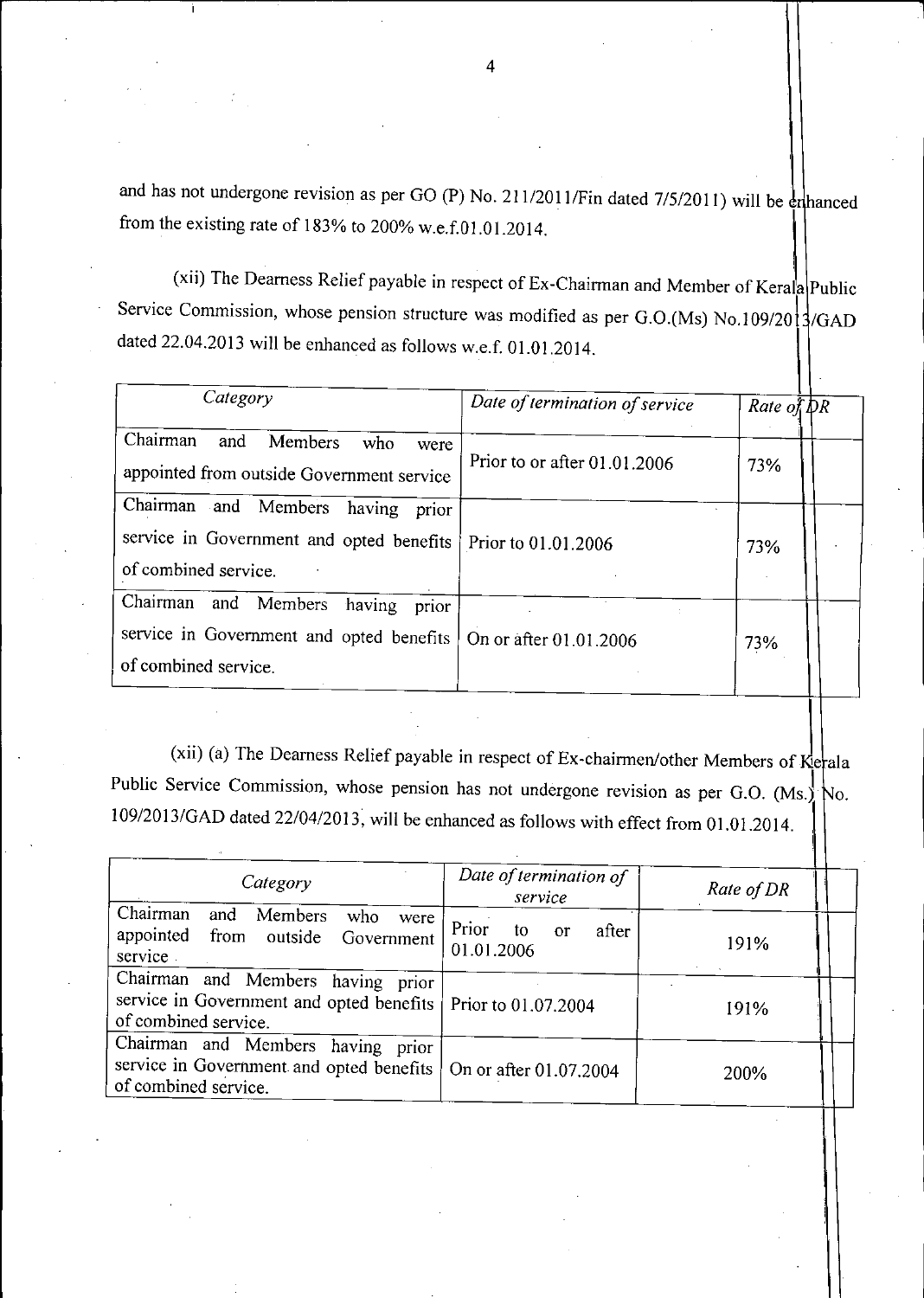The rate of Dearness Relief payable to the teaching staff coming under  $(xiii)$ UGC/AICTE/Medical Education Streams who have changed over to revised UGC/AICTE scale from 1.1.2006 and those who retired after 1.1.2006 and that to the State Judicial Officers whose pension has been revised as per G.O (Ms) No.236/2010/Home dated 02.11.2010, will be enhanced from the existing rate of 90% to 100% w.e.f.01.01.2014. This rate will be adopted only after the formal sanctioning of revision of their pension in terms of G.O. (P) No.211/201 1/Fin dated 07.05.2011. The teaching staff coming under the UGC / AICTE / Medical Education Streams who have retired prior to 01.01.2006 and whose pension has been revised in terms of G.O.(P) No.211/201 1/Fin dated 07.05.2011 will also be eligible for Dearness Relief at the above rate.

The Dearness Relief payable in respect of the State Service Pensioners/Family Pensioners whose pension has not undergone revision as per G.O.(P) No.180/2006/Fin, dated 18.04.2006 and who are drawing Pension/Family Pension as per pension revision 1997, and in respect of pensioners / family pensioners coming under UGC / AICTE / Medical Education Schemes whose pension has not undergone revision as per G.O.(P) No.81/2007/Fin, dated 28.02.2007 or G.O.(P) No.84/2007/Fin, dated 1.3.2007 will be enhanced from the existing rate of 233% to 250% w.e.f. 91.01.2014. This will be applicable only till such date of effect of option for Pension Revision 2004, after which the Dearness Relief payable will be as indicated in para  $2(x)$ above and after the date of effect of option for Pension Revision 2009, Dearness Relief will be payable as indicated in para 2 (ix) above.

The enhanced rate of Dearness Relief due from 01.01.2014 will be paid along with the pension for July 2014 and arrears from January 2014 to June 2014 will be released in cash along with the pension for August 2014.

4. The conditions laid down in the G.O. read as  $8<sup>th</sup>$  above shall be applicable while regulating Dearness Allowance/Dearness Relief under these orders.

### **By Order of the Governor,**

## **V.SOMASUNDARAN Additional Chief Secretary to Government (Finance)**

5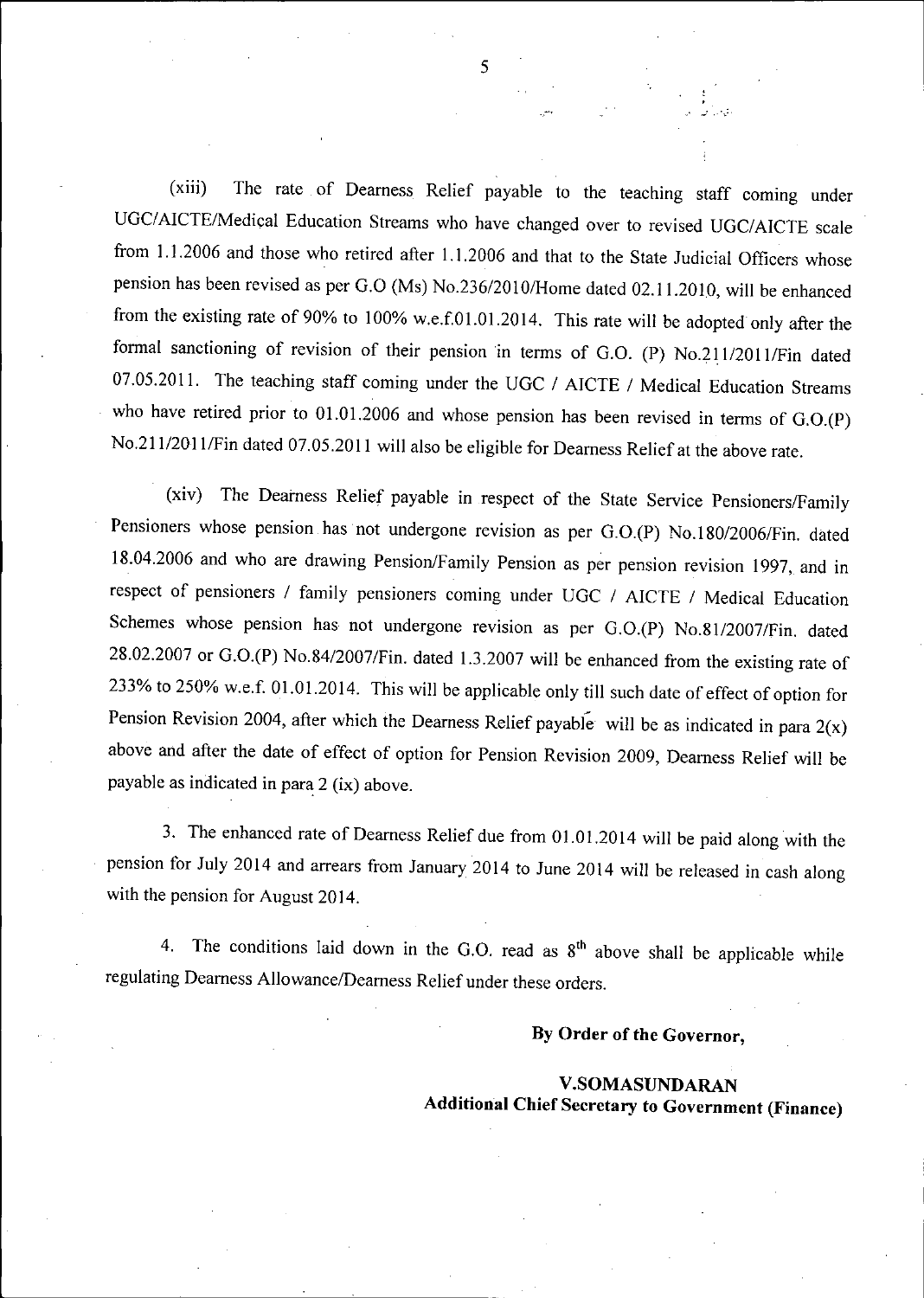The Principal Accountant General (A&E), Kerala, Thiruvananthapuram The Principal Accountant General (General & Social Sector Audit),

Kerala, Thiruvananthapuram

The Accountant General (Economic & Revenue Sector Audit), Kerala, Thiruvananthapuram

The Accountant General (A&E), Tamil Nadu, Chennai The Accountant General (A&E), Andhra Pradesh, Hyderabad The Accountant General (A&E), Karnataka, Bangaluru The Accountant General (A&E), Maharashtra, Mumbai The Accountant General (A&E), Rajasthan, Jaipur The Accountant General (A&E), Gujarat, Gandhi Nagar The Accountant General (A&E), Hariyana, Chandigarh The Accountant General (A&E), Punjab, Chandigarh The Accountant General (A&E), Jammu & Kashmir, Srinagar The Accountant General (A&E), Himachal Pradesh, Shimla The Accountant General (A&E), Madhya Pradesh, Gwalior The Accountant General (A&E), Orissa, Bhubaneswar The Accountant General (A&E), Uttar Pradesh, Allahabad The Accountant General (A&E), Bihar, Patna The Accountant General (A&E), West Bengal, Kolkatta The Accountant General (A&E), Assam, Dispur, Guwahati The Accountant General (A&E), Manipur, Imphal The Accountant General (A&E), Tripura, Agartala The Accountant General (A&E), Nagaland, Kohima The Accountant General (A&E), ArunachaiPradesh, Itanagar The Accountant Genera l(A&E), Utharanjal, Dehradun The Accountant General (A&E), Goa, Panaji The Accountant General (A&E), Chattisgarh, Raipur The Accountant General (A&E), Jharkhand, Ranchi The Accountant General (A&E), Mizoram, Aizawl The Accountant General (A&E), Meghalaya, Shillong The Accountant General (A&E), Sikkim, Gangtok The Principal Accounts Officer, Delhi Administration, Vikas Bhavan, New Delhi The Principal Accounts Officer, Pondicherry

The Chief General Manager, Department of Government and Bank Accounts, Gentral Office, Reserve Bank of India, Opposite Mumbai Railway Station, Byculla, Mumbai-400 008

The Head Offices of all Nationalised Banks (250 copies)<br>The Chief Manager Finance and Accounts

The Chief Manager, Finance and Accounts, State Bank of Trav Thiruvananthapuram

The Regional Manager, Union Bank of India, Emakulam and Thiruvananthapuram

To.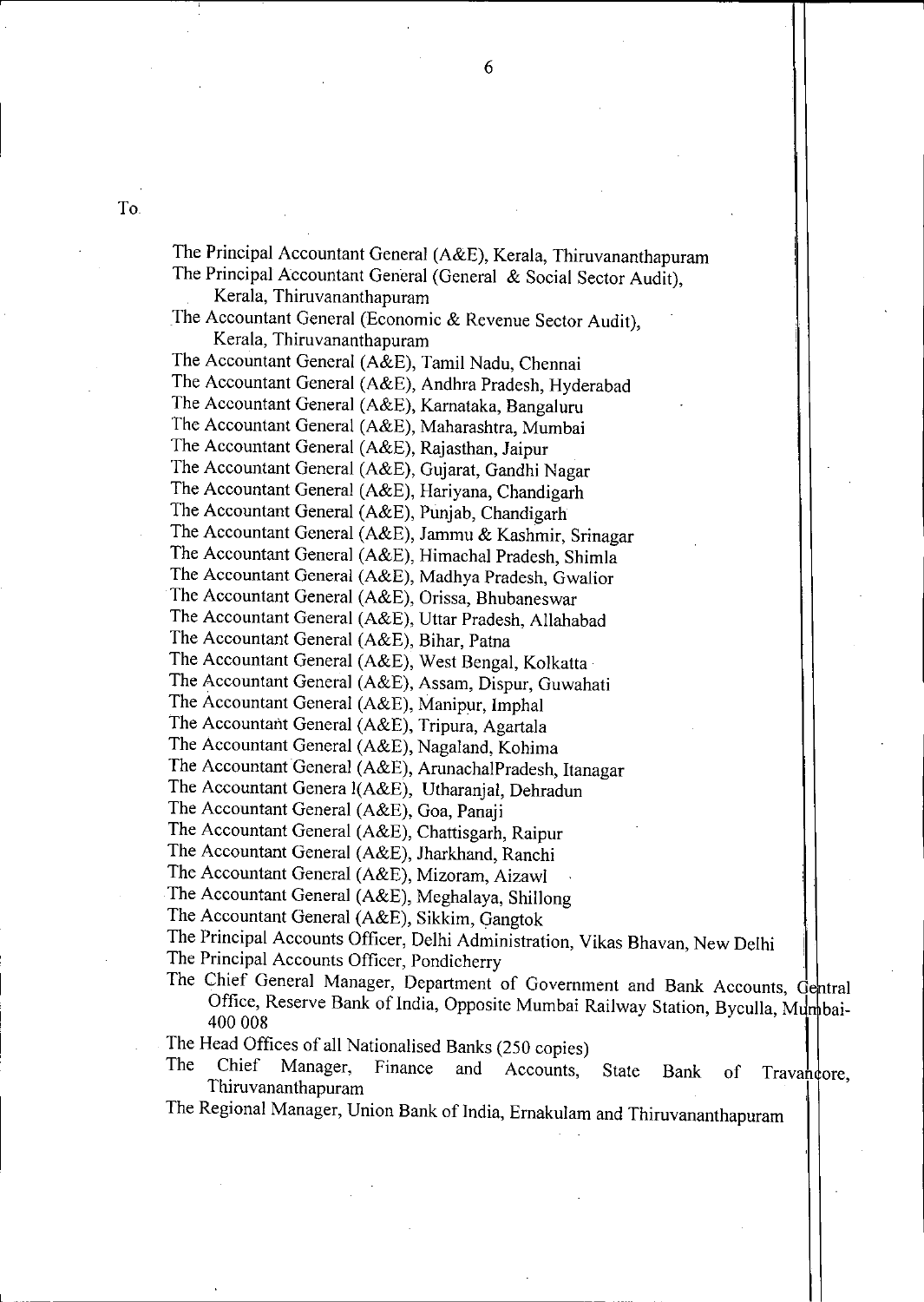The General Manager (Finance) UCO Bank, Head Office, Finance Department,

2 India Exchange Place, 3<sup>rd</sup> Floor, Kolkatta - 700 001

The Assistant Divisional Manager, Central Bank of India, Thiruvananthapuram and Cochin The Senior Manager, Canara Bank, Thiruvananthapuram

The Senior Manager, Circle Office, (Annex), Canara Bank, Thiruvananthapuram

The Chief Regional Manager, State Bank of India, Thiruvananthapuram

The Divisional Manager, Syndicate Bank, Thiruvananthapuram

The Regional Manager, Indian Bank, Thiruvananthapuram

The Regional Manager, Indian Overseas Bank, Thiruvananthapuram

The Regional Manager, Vijaya Bank, Thiruvananthapuram

All Heads of Departments

The Director of Treasuries, Thiruvananthapuram

All District Treasuries / Sub Treasuries

The Director of Information and Public Relations, Thiruvananthapuram

All Departments [all sections] of the Secretariat

The Secretary, Kerala Public Service Commission [with C.L.]

All Universities in Kerala

The Advocate General, Ernakulam [with C.L.]

The Secretary, Kerala State Electricity Board [with CL.]

The Managing Director, Kerala State Road Transport Corporation, Thiruvananthapuram [with C.L.]

All Principal Secretaries, Secretaries, Additional Secretaries, Joint Secretaries, Deputy Secretaries and Under Secretaries to Government

The Secretary to Governor

The Secretary, State Election Commission, Kerala, Thiruvananthapuram

The Private Secretaries to Chief Minister and other Ministers

The Private Secretary to Speaker

The Private Secretary to Deputy Speaker

The Private Secretary to the Leader of Opposition

The Additional Secretary to the Chief Secretary

The Registrar, Kerala Lok Ayukta, Thiruvananthapuram

The Secretary, Kerala Human rights Commission, Thiruvananthapuram

The Ombudsman for Local Self Government Institutions, Thiruvananthapuram

The Nodal Officer, www.finance.kerala.gov.in

Forwardgd /By Order

**Section Officer**